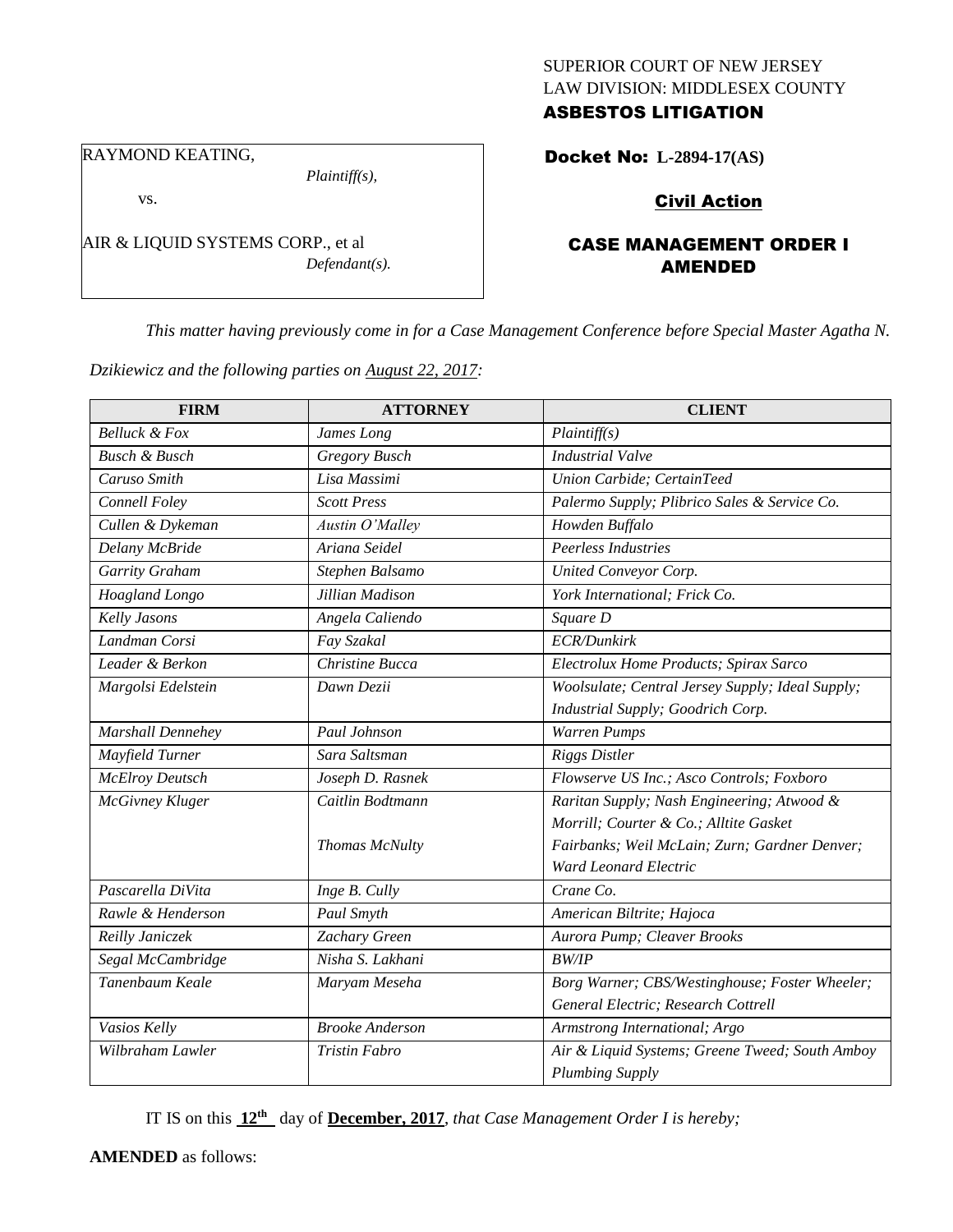Counsel receiving this Order through computerized electronic medium (E-Mail) shall be deemed by the court to have received a copy of the filed original court document. Any document served pursuant to this Order shall be deemed to be served by mail pursuant to *R*.1:5-2.

### **DISCOVERY**

- January 30, 2018 Fact discovery, including depositions, shall be completed by this date. Plaintiff's counsel shall contact the Special Master within one week of this deadline if all fact discovery is not completed.
- January 30, 2018 Depositions of corporate representatives shall be completed by this date.

#### **EARLY SETTLEMENT**

December 22, 2017 Settlement demands shall be served on all counsel and the Special Master by this date.

#### **SUMMARY JUDGMENT MOTION PRACTICE**

- February 2, 2018 Summary judgment motions shall be filed no later than this date.
- March 2, 2018 Last return date for summary judgment motions.

#### **MEDICAL DEFENSE**

January 12, 2018 Plaintiff shall serve medical expert reports by this date. January 12, 2018 Upon request by defense counsel, plaintiff is to arrange for the transfer of pathology specimens and x-rays, if any, by this date. March 16, 2018 Defendants shall identify its medical experts and serve medical reports, if any, by this date. In addition, defendants shall notify plaintiff's counsel (as well as all counsel of record) of a joinder in an expert medical defense by this date.

#### **LIABILITY EXPERT REPORTS**

- January 12, 2018 Plaintiff shall identify its liability experts and serve liability expert reports or a certified expert statement by this date or waive any opportunity to rely on liability expert testimony.
- March 16, 2018 Defendants shall identify its liability experts and serve liability expert reports, if any, by this date or waive any opportunity to rely on liability expert testimony.

#### **EXPERT DEPOSITIONS**

March 30, 2018 Expert depositions shall be completed by this date. To the extent that plaintiff and defendant generic experts have been deposed before, the parties seeking that deposition in this case must file an application before the Special Master and demonstrate the necessity for that deposition. To the extent possible, documents requested in a deposition notice directed to an expert shall be produced three days in advance of the expert deposition. The expert shall not be required to produce documents that are readily accessible in the public domain.

 $\_$  ,  $\_$  ,  $\_$  ,  $\_$  ,  $\_$  ,  $\_$  ,  $\_$  ,  $\_$  ,  $\_$  ,  $\_$  ,  $\_$  ,  $\_$  ,  $\_$  ,  $\_$  ,  $\_$  ,  $\_$  ,  $\_$  ,  $\_$  ,  $\_$  ,  $\_$  ,  $\_$  ,  $\_$  ,  $\_$  ,  $\_$  ,  $\_$  ,  $\_$  ,  $\_$  ,  $\_$  ,  $\_$  ,  $\_$  ,  $\_$  ,  $\_$  ,  $\_$  ,  $\_$  ,  $\_$  ,  $\_$  ,  $\_$  ,